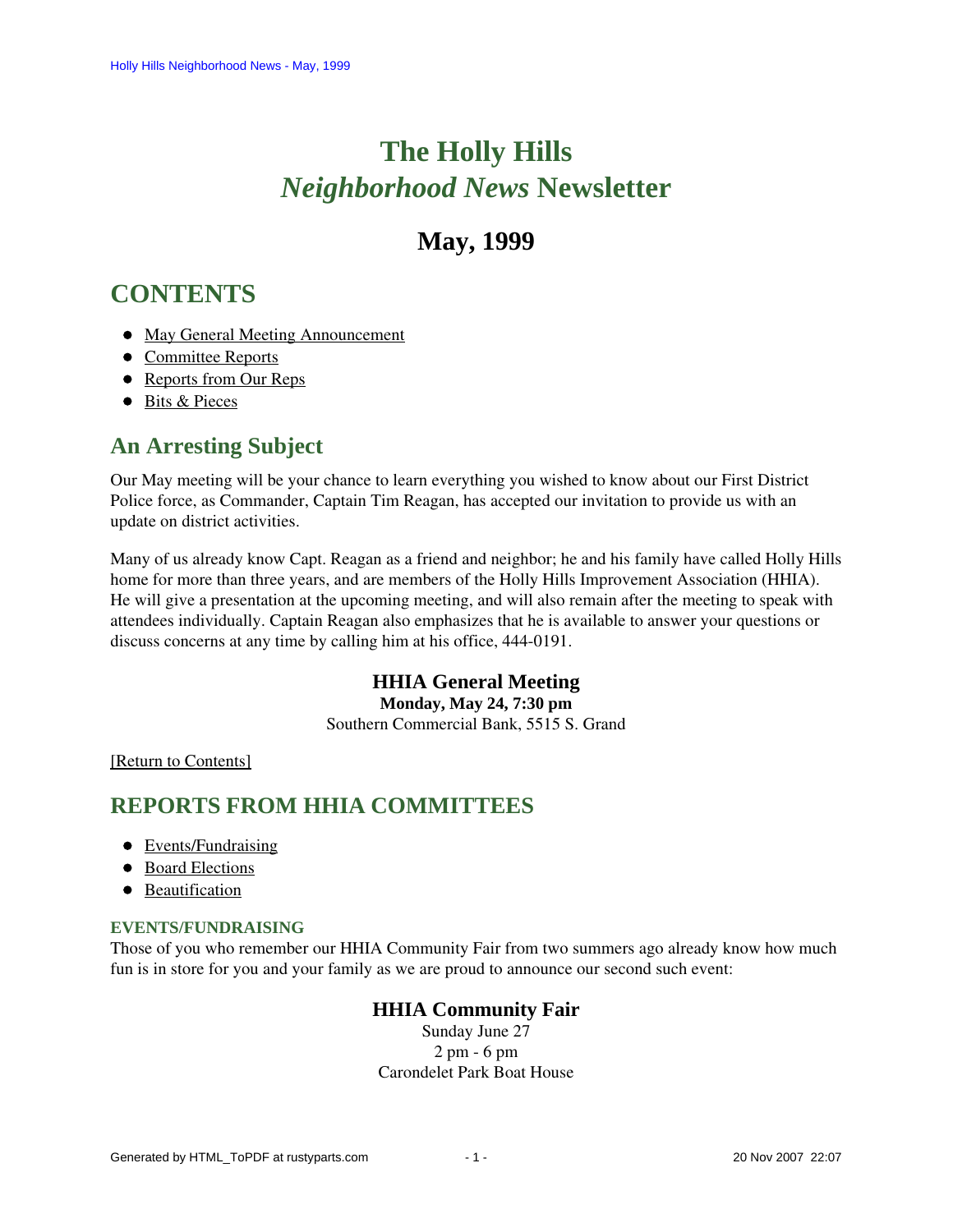# *Also click here for info. re related C4/HHIA Long-Time Resident Recognition Project.*

We are fortunate to have a park as beautiful as is Carondelet to enjoy a relaxing afternoon with friends and family. Activities include family-oriented events, refreshments, entertaining and educational demonstrations by the St. Louis City Fire and Police Departments. Come see the Police Department's new helicopter, as well as their award-winning K-9 (canine) unit and equestrian Mounted Patrol. Immediately following the Fair in the same location, the Carondelet Park summer concert series will take place a perfect way to end a perfect day. The concert, which is co-sponsored by HHIA, the Carondelet Community Betterment Foundation and others, will feature the popular "Michael Brooks Route 66," a local swing band (see ["Bits & Pieces"](#page-2-2) for complete concert listings).

Attendance to the fair and concert is free, with a nominal fee for refreshments. Attendance prizes will be given, provided by sponsors that will be gratefully listed in our next newsletter. Raffle tickets of \$1 each also will be available at the event (and at our May general meeting) for your chance to win a 19" color TV, tickets to the St. Louis Rams football and a \$50 gift certificate to The Market Place at Holly Hills. Proceeds from raffle and refreshments benefit the neighborhood.

Come rain or come shine be sure to come!

# [\[Return to Committee Report List\]](#page-0-4)

# <span id="page-1-0"></span>**BOARD ELECTIONS**

Biennial HHIA Board Elections were held at our March General Meeting. Click here for the latest listing of board members.

We are pleased to note that members represent a diverse mix of many kinds of folks from throughout Holly Hills. All of us are committed to working as a team, representing the neighborhood to the utmost of our talents and abilities. Should you have any questions or wish to contact HHIA or its board members, you can contact us at our central number, 569-5708.

Also, at our March meeting, we gave a fond farewell to outgoing Treasurer Nick Neuman. A long-time resident of Dover Place, Nick had served as HHIA treasurer for nearly 30 years. We wish you all the best, Nick!

# [\[Return to Committee Report List\]](#page-0-4)

### <span id="page-1-1"></span>**BEAUTIFICATION**

As always, our Beautification Committee continues to combine many hours of volunteer effort with resources available via grants and city resources. The results are those breathtakingly beautiful floral and plant arrangements that we all enjoy in the public areas throughout Holly Hills. A big thanks to those who participate!

Of course new volunteers to our Beautification projects always are welcome. However, closer to home, another effort you can do to contribute is to make sure you are recycling as many of your waste materials as possible. Don't forget that a free recycling collection center is located right in Carondelet Park, near the railroad tracks at the north-east corner. It's always open, and you can go there to recycle your newspapers, magazines, cardboard, office paper, aluminum and steel cans, glass bottles and plastics (#1 or #2).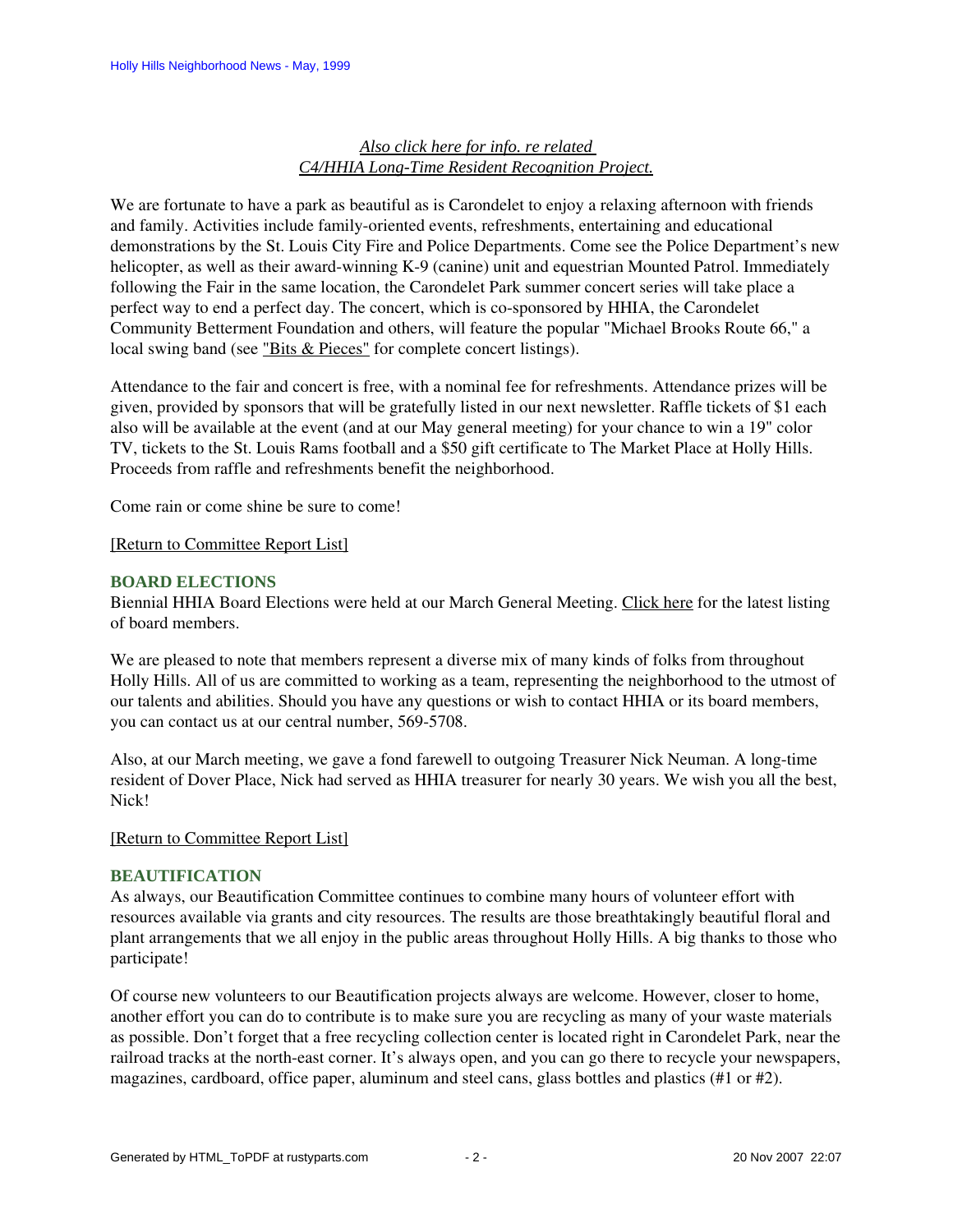[\[Return to Committee Report List\]](#page-0-4)

[\[Return to Contents\]](#page-0-2)

# <span id="page-2-4"></span><span id="page-2-0"></span>**REPORTS FROM OUR REPS.**

[Alderman Matt Villa, 11th Ward](#page-2-3)

[\[Return to Representative List\]](#page-2-4)

# <span id="page-2-3"></span>**Alderman Matt Villa, 11th Ward**

Alderman Villa recently distributed his Spring 1999 *Aldermanic Update* newsletter. In it, he described details of some of his recent activities, including projects to open a Charter School and a Carondelet Youth Club in the 11th Ward. Villa also notes that he and others put together resources to enable the Family Care Center to remain in its current Carondelet location. Villa also notes that he is opposed to the proposed pension increase for Alderman and has voted against it. He reiterates in his newsletter some of the many resources available to city residents, including free trees for the curb area of your property, a 50/50 sidewalk replacement program, brighter street lighting, bulk refuse collection and more. To discuss any of these programs or any other questions with Alderman Villa, you can reach him at 622-3287 (City Hall) or 351-9896 (home).

# [\[Return to Representative List\]](#page-2-4)

[\[Return to Contents\]](#page-0-2)

# <span id="page-2-5"></span><span id="page-2-1"></span>**BITS & PIECES**

- [Carondelet Concerts in the Park](#page-2-2)
- [Dinner on the Park](#page-3-0)
- [Sing a Song](#page-3-1)
- [Moving Along](#page-3-2)
- [Find a Bargain](#page-3-3)
- [Bravo for Bellerive!](#page-4-0)
- [Welcome, New Members](#page-4-1)

# <span id="page-2-2"></span>**Carondelet Concerts in the Park**

Good news Carondelet Concerts in the Park resumes for another year beginning in June. The concerts are free and open to the public. They begin at 6 pm every Sunday from June through August and take place at the Music Pavilion, just east of the Boathouse in Carondelet Park. Clip and save this handy schedule for future reference:

June 6 STLP Blues June 13 Waterloo German Band June 20 The Presentations June 27 Michael Brooks Route 66 **(Co-sponsored by HHIA Immediately follows Community Fair!)**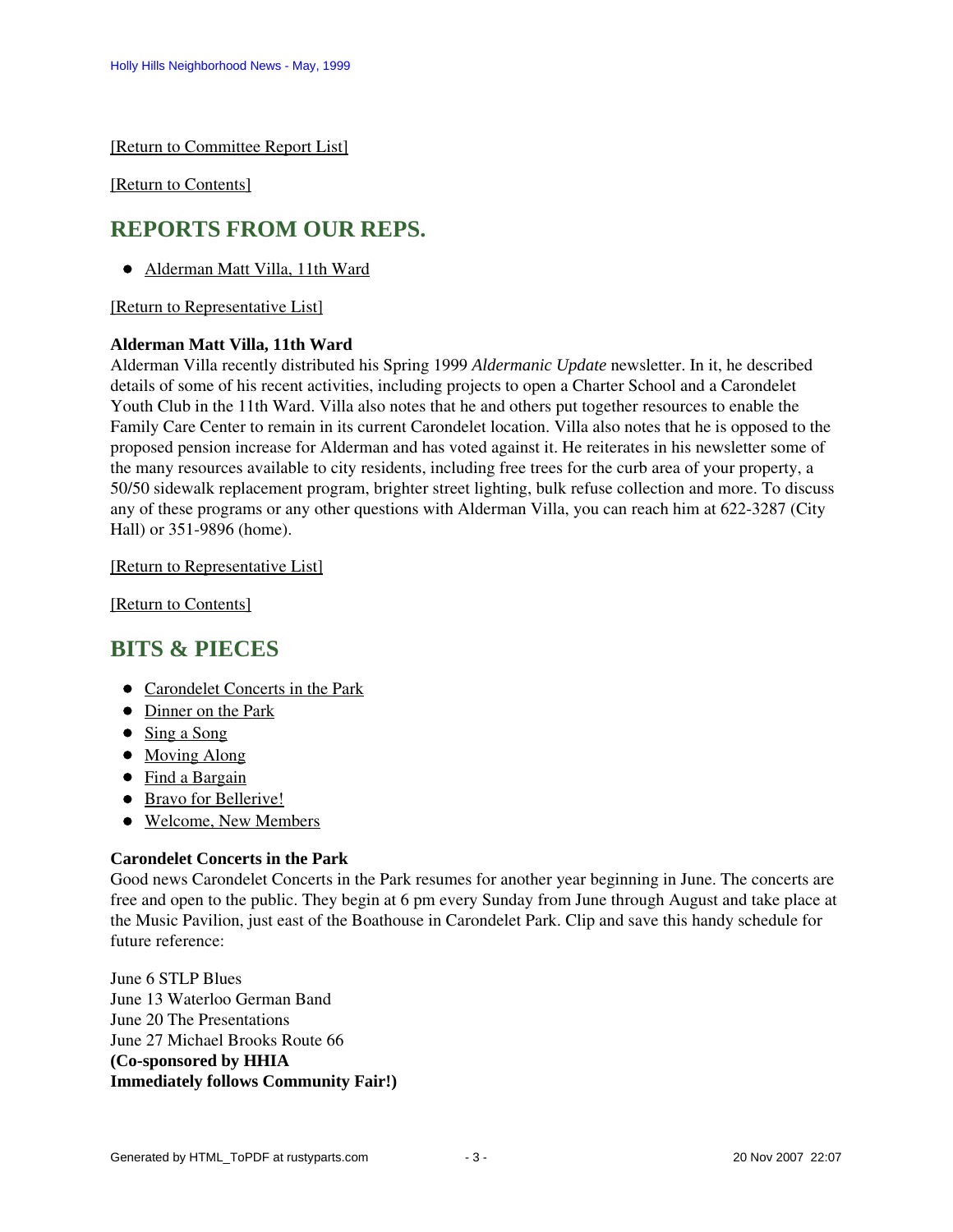July 4 St. Louis Wind Symphony July 11 Affton Community Band & Chorus July 18 Crawdaddys July 25 Pat Auberry August 1 Starlifters August 8 Bob Kuban August 15 The Duetschmeister Band August 27 Missouri Air Command Natl. Guard Band

### [\[Return to Bits & Pieces Content\]](#page-2-5)

# <span id="page-3-0"></span>**Dinner on the Park**

Ready for some more outdoor summer evening entertainment? The newly formed River des Peres Beautification Alliance will hold their First Annual Dinner On the Park fundraiser at the Carondelet Park Boat House on Saturday, June 19 at 5 pm. Included in the price of the ticket are full dinner, beer, wine, soda and entertainment featuring "The Gents of Jazz." Dinner includes beef, chicken and tuna kebabs, roasted veggies with feta cheese, roasted new potatoes, Italian salad and dessert. Proceeds benefit River des Peres beautification efforts. Advance tickets are \$20 (seniors \$18.50). Tickets at the "door" are \$26. Stop by Shopper's Cleaners or call 908-1434 for more info. Tickets also will be available to purchase at our upcoming [May 24 HHIA General Meeting.](#page-0-0)

# [\[Return to Bits & Pieces Content\]](#page-2-5)

# <span id="page-3-1"></span>**Sing a Song**

Leif Johnson recently moved to Bellerive Blvd., and has since formed an informal neighborhood chorus group, open to all. There is no cost to join and experience is not necessary the only requirement is to enjoy singing all types of music. The chorus currently meets Monday evenings, 7 pm - 9 pm. For more information, you can call Leif at 353-3583.

### [\[Return to Bits & Pieces Content\]](#page-2-5)

# <span id="page-3-2"></span>**Moving Along**

Have you ever wished you could do something about transportation issues affecting our region? Several regional transportation organizations have formed the Major Transportation Investment Analyses (MTIA) project, and are holding community forums to establish ways in which area transportation and overall quality of life can be improved. The next forum is scheduled for Tuesday, June 8, 7-9 pm, location to be announced. At this forum, a list of issues will be presented, and you will have the opportunity to add issues to this list that may have been overlooked. At future meetings you will have the chance to evaluate the issues compiled. For more information contact the MTIA Hotline: 436-7299 or mtia@hshassoc.com. A Web site also is available: [www.ewgateway.org/corridor/corridor\\_studies.htm.](http://www.ewgateway.org/corridor/corridor_studies.htm)

### [\[Return to Bits & Pieces Content\]](#page-2-5)

### <span id="page-3-3"></span>**Find a Bargain**

The St. Louis Ambassadors first annual St. Louis Neighborhood Associations Flea Market is scheduled for Saturday, May 15, 9 am - 3 pm at Gateway Mall Park, 10th and Market streets. HHIA is not participating in the event our volunteer force is currently "overbooked" with our upcoming Community Fair, our spring beautification projects and other projects ongoing in the neighborhood. However, we